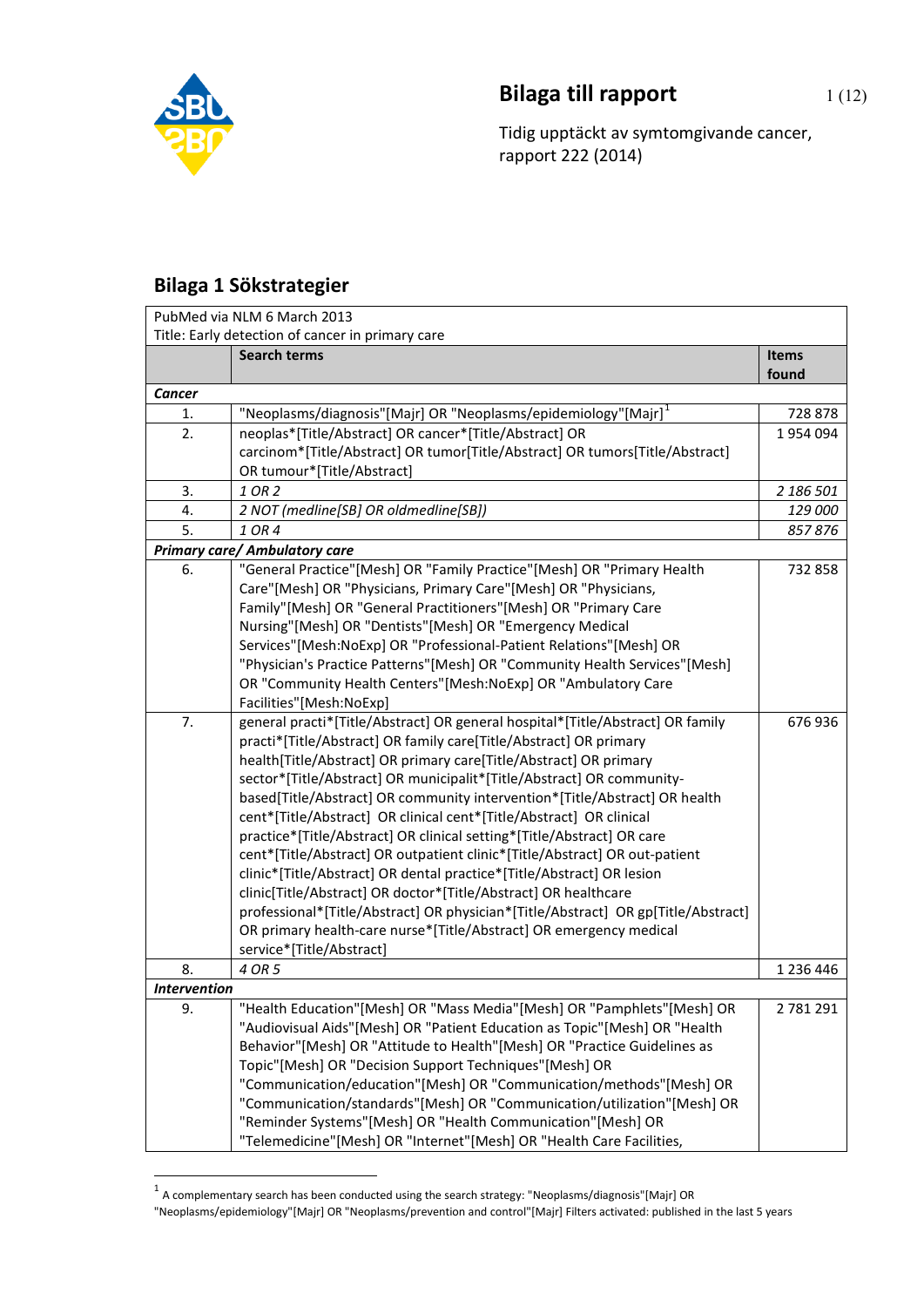|                        | Manpower, and Services"[Mesh] OR "Organization and Administration"[Mesh]<br>OR "Quality Improvement"[Mesh] OR "Evidence-Based Practice"[Mesh] OR<br>"Disease Management"[Mesh] OR "Medical Informatics Applications"[Mesh] OR<br>"Critical Pathways"[Mesh] OR "Education, Professional"[Mesh] OR "Time-to-<br>Treatment"[Mesh] OR "Symptom Assessment"[Mesh] OR "Referral and<br>Consultation"[Mesh]                                                                                                                                                                                                                                                                                                                                                                                                                                                                                                                                                                                                                                                                                                                                                                                                                                                                                                                                                                                                                                                                                                                                                                                                                                                                                                                                                                                                                                                                                                               |               |
|------------------------|--------------------------------------------------------------------------------------------------------------------------------------------------------------------------------------------------------------------------------------------------------------------------------------------------------------------------------------------------------------------------------------------------------------------------------------------------------------------------------------------------------------------------------------------------------------------------------------------------------------------------------------------------------------------------------------------------------------------------------------------------------------------------------------------------------------------------------------------------------------------------------------------------------------------------------------------------------------------------------------------------------------------------------------------------------------------------------------------------------------------------------------------------------------------------------------------------------------------------------------------------------------------------------------------------------------------------------------------------------------------------------------------------------------------------------------------------------------------------------------------------------------------------------------------------------------------------------------------------------------------------------------------------------------------------------------------------------------------------------------------------------------------------------------------------------------------------------------------------------------------------------------------------------------------|---------------|
| 10.                    | publicity campaign*[Title/Abstract] OR community mobili*[Title/Abstract] OR<br>advertisement*[Title/Abstract] OR help seeking[Title/Abstract] OR health<br>educat*[Title/Abstract] OR education program*[Title/Abstract] OR health<br>litera*[Title/abstract] OR health knowledge*[Title/Abstract] OR health<br>behavior*[Title/Abstract] OR health behaviour*[Title/Abstract] OR behavior<br>change*[Title/Abstract] OR patient knowledge*[Title/Abstract] OR patient<br>education[Title/Abstract] OR patient information[Title/Abstract] OR<br>audiovisual[Title/Abstract] OR video[Title/Abstract] OR dvd[Title/Abstract] OR<br>apps[Title/Abstract] OR internet[Title/Abstract] OR twitter[Title/Abstract] OR<br>social media[Title/Abstract] OR text message*[Title/Abstract] OR<br>sms[Title/Abstract] OR e-mail[Title/Abstract] OR pamphlet*[Title/abstract] OR<br>poster*[Title/Abstract] OR decision support system*[Title/Abstract] OR support<br>software*[Title/Abstract] OR shared decision making[Title/Abstract] OR decision<br>aid*[Title/Abstract] OR decision navigation*[Title/Abstract] OR<br>coordinat*[Title/Abstract] OR administrat*[Title/Abstract] OR clinical<br>governance[Title/Abstract] OR personnel manage*[Title/Abstract] OR job<br>description[Title/Abstract] OR management[Title/Abstract] OR<br>workload*[Title/Abstract] OR reminder*[Title/Abstract] OR<br>((referral[Title/Abstract] OR clinical[Title/Abstract]) AND<br>(pathway*[Title/Abstract] OR pattern*[Title/Abstract] OR<br>practice*[Title/Abstract] OR decision*[Title/Abstract] OR system[Title/Abstract]<br>OR systems[Title/Abstract] OR proforma*[Title/Abstract])) OR lesion<br>clinic*[Title/Abstract] OR planning[Title/Abstract] OR lean<br>production[Title/Abstract] OR tqm[Title/Abstract] OR guideline*[Title/Abstract]<br>OR evidence-based[Title/Abstract] OR symptom assess*[Title/Abstract] OR | 2 442 786     |
| 11.                    | algorithm*[Title/Abstract]<br>7 OR 8                                                                                                                                                                                                                                                                                                                                                                                                                                                                                                                                                                                                                                                                                                                                                                                                                                                                                                                                                                                                                                                                                                                                                                                                                                                                                                                                                                                                                                                                                                                                                                                                                                                                                                                                                                                                                                                                               | 4 8 3 9 9 2 5 |
| <b>Early detection</b> |                                                                                                                                                                                                                                                                                                                                                                                                                                                                                                                                                                                                                                                                                                                                                                                                                                                                                                                                                                                                                                                                                                                                                                                                                                                                                                                                                                                                                                                                                                                                                                                                                                                                                                                                                                                                                                                                                                                    |               |
| 12.                    | "Early Detection of Cancer"[Mesh] OR "Delayed Diagnosis"[Mesh] OR<br>"Diagnostic Errors"[Mesh]OR "Referral and Consultation"[Mesh] OR "Incidental<br>Findings"[Mesh] OR "Time-to-Treatment"[Mesh]                                                                                                                                                                                                                                                                                                                                                                                                                                                                                                                                                                                                                                                                                                                                                                                                                                                                                                                                                                                                                                                                                                                                                                                                                                                                                                                                                                                                                                                                                                                                                                                                                                                                                                                  | 159 531       |
| 13.                    | cancer aware*[Title/Abstract] OR cancer knowledge*[Title/Abstract] OR cancer<br>sign*[Title/Abstract] OR cancer symptom*[Title/Abstract] OR cancer<br>risk*[Title/Abstract] OR cancer predict*[Title/Abstract] OR suspected<br>cancer[Title/Abstract] OR help-seeking[Title/Abstract] OR self-<br>exam*[Title/Abstract] OR misdiagnos*[Title/Abstract] OR ((earl*[Title/Abstract]<br>OR delay*[Title/Abstract] OR missed[Title/Abstract] OR incidental[Title/Abstract]<br>OR warning[Title/Abstract] OR late[Title/Abstract] OR later[Title/Abstract] OR<br>postpone*[Title/Abstract] OR denied[Title/Abstract] OR<br>improved[Title/Abstract]) AND (assessment*[Title/Abstract] OR<br>discover*[Title/Abstract] OR diagnos*[Title/Abstract] OR detect*[Title/Abstract]<br>OR finding*[Title/Abstract] OR referral*[Title/Abstract] OR<br>presentation*[Title/Abstract] OR stage*[Title/Abstract] OR<br>symptom*[Title/Abstract] OR sign[Title/Abstract] OR signs[Title/Abstract] OR<br>investigat*[Title/Abstract])) OR (referral[Title/Abstract] AND                                                                                                                                                                                                                                                                                                                                                                                                                                                                                                                                                                                                                                                                                                                                                                                                                                                             | 1 120 768     |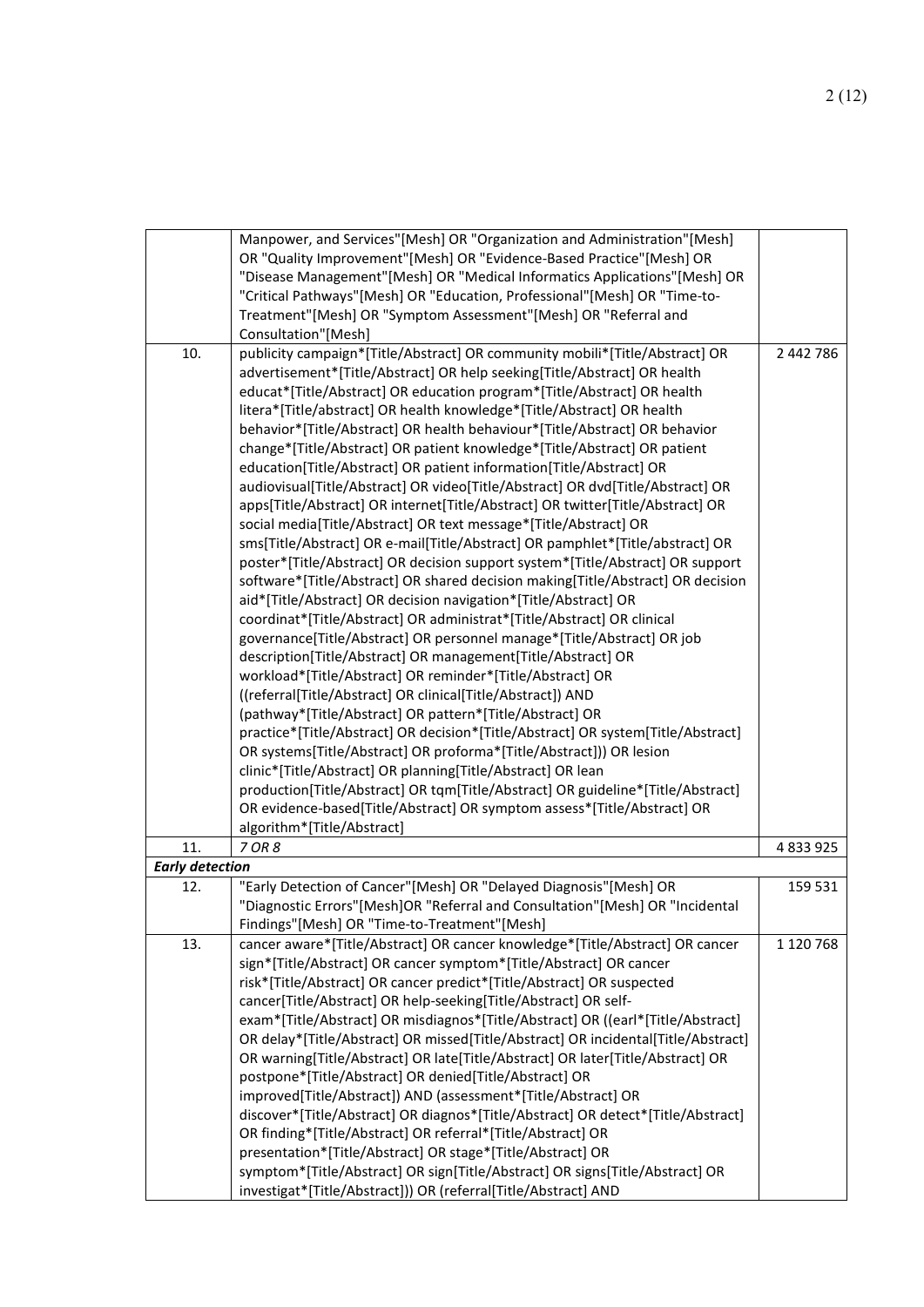|                      | (pathway*[Title/Abstract] OR pattern*[Title/Abstract] OR<br>practice*[Title/Abstract] OR decision*[Title/Abstract] OR system[Title/Abstract]<br>OR systems[Title/Abstract] OR proforma*[Title/Abstract])) OR doctor<br>delay*[Title/Abstract] OR doctors delay*[Title/Abstract] OR doctor's<br>delay*[Title/Abstract] OR organization delay*[Title/Abstract] OR patient's<br>delay*[Title/Abstract] OR patient delay*[Title/Abstract] OR patients<br>delay*[Title/Abstract] OR diagnostic delay*[Title/Abstract] OR rapid<br>access*[Title/Abstract] OR wait scheme*[Title/Abstract] OR waiting<br>list*[Title/Abstract] |               |
|----------------------|--------------------------------------------------------------------------------------------------------------------------------------------------------------------------------------------------------------------------------------------------------------------------------------------------------------------------------------------------------------------------------------------------------------------------------------------------------------------------------------------------------------------------------------------------------------------------------------------------------------------------|---------------|
| 14.                  | 10 OR 11                                                                                                                                                                                                                                                                                                                                                                                                                                                                                                                                                                                                                 | 1 2 5 1 1 8 1 |
| <b>Combined sets</b> |                                                                                                                                                                                                                                                                                                                                                                                                                                                                                                                                                                                                                          |               |
| 15.                  | 15 AND 6 AND 9 AND 12                                                                                                                                                                                                                                                                                                                                                                                                                                                                                                                                                                                                    | 12 65.        |

The search result, usually found at the end of the documentation, forms the list of abstracts

[MeSH] = Term from the Medline controlled vocabulary, including terms found below this term in the MeSH hierarchy [MeSH:NoExp] = Does not include terms found below this term in the MeSH hierarchy [MAJR] = MeSH Major Topic [Title/Abstract] = Title or abstract  $[Ti]$  = Title [AU] = Author [TW] = Text Word systematic[SB] = Filter for retrieving systematic reviews \* = Truncation " "= Citation Marks; searches for an exact phrase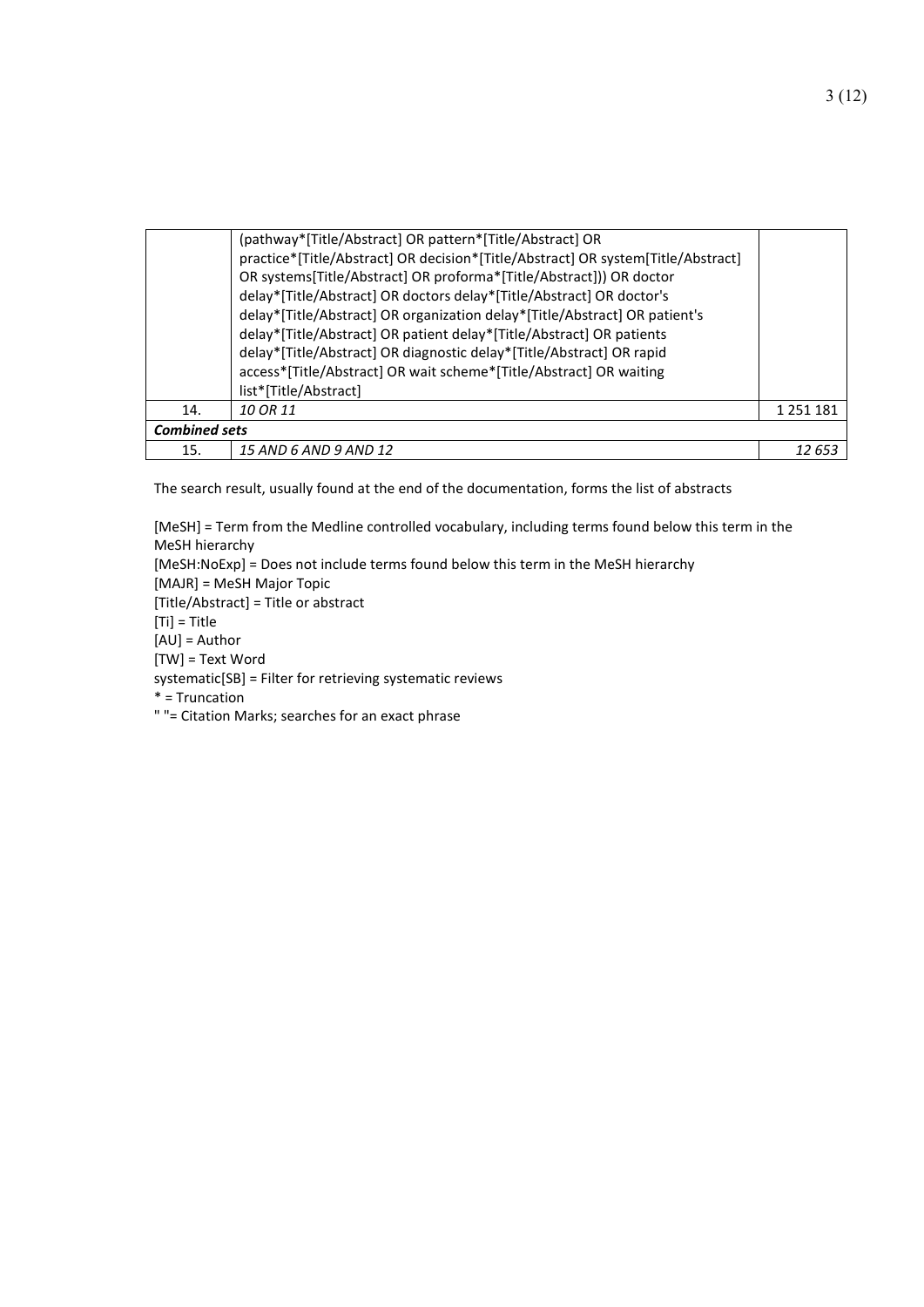|                     | Cinahl via EBSCO 06 May 2013                                                                                        |              |
|---------------------|---------------------------------------------------------------------------------------------------------------------|--------------|
|                     | Title: Early detection of cancer                                                                                    |              |
|                     | <b>Search terms</b>                                                                                                 | <b>Items</b> |
|                     |                                                                                                                     | found        |
| Cancer              |                                                                                                                     |              |
| 1.                  | MM "Neoplasms+"                                                                                                     | 133 904      |
| 2.                  | AB neoplas* OR TI neoplas* OR AB cancer* OR TI cancer* OR AB carcinom* OR TI<br>carcinom* OR AB tumo#r OR TI tumo#r | 129 416      |
| 3.                  | 1 OR 2                                                                                                              | 175 855      |
|                     | <b>Primary care/Ambulatory care</b>                                                                                 |              |
| 4.                  | MH "Ambulatory Care" OR MH "Ambulatory Care Facilities" OR MM "Physicians"                                          | 91 370       |
|                     | OR MM "Physicians, Family" OR MM "Physicians, Emergency" OR MM "Nurses" OR                                          |              |
|                     | MM "Community Health Centers" OR MM "Dental Facilities" OR MM "Dental                                               |              |
|                     | Clinics" OR MM "Nurse-Managed Centers" OR MM "Ancillary Services, Hospital"                                         |              |
|                     | OR MM "Rural Health Centers" OR MH "Family Practice" OR MH "Primary Health                                          |              |
|                     | Care" OR MM "Health Facilities+"                                                                                    |              |
| 5.                  | AB ((general OR clinical OR dental OR family OR primary OR lesion OR 'out                                           | 164 371      |
|                     | patient') w3 (practitioner* OR hospital* OR setting OR care OR clinic* OR health                                    |              |
|                     | OR nurs*)) OR TI ((general OR clinical OR dental OR family OR primary OR lesion                                     |              |
|                     | OR 'out patient') w3 (practitioner* OR hospital* OR setting OR care OR clinic* OR                                   |              |
|                     | health OR nurs*)) OR AB ((care OR health) w2 cent*) OR TI ((care OR health) w2                                      |              |
|                     | cent*) OR AB doctor* OR TI doctor* OR AB "healthcare professional*" OR TI                                           |              |
|                     | "healthcare professional*" OR AB physician* OR TI physician* OR AB "health-care                                     |              |
|                     | nurse*" OR TI "health-care nurse*" OR AB "emergency medical service*" OR TI                                         |              |
|                     | "emergency medical service*"                                                                                        |              |
| 6.                  | 4 OR 5                                                                                                              | 224 029      |
| <b>Intervention</b> |                                                                                                                     |              |
| 7.                  | MH "Pamphlets" OR MH "Audiovisuals+" OR MH "Patient Education+" OR MH                                               | 573 344      |
|                     | "Health Education+" OR MH "Internet+" OR MH "Programmed Instruction" OR MH                                          |              |
|                     | "Education, Health Sciences OR MH "Professional Development" OR MH "Practice                                        |              |
|                     | Guidelines" OR MH "Decision Support Systems, Clinical" OR MH "Management                                            |              |
|                     | Information Systems+" OR MH "Quality Improvement" OR MH "Benchmarking" OR                                           |              |
|                     | MH "Quality Assessment" OR MH "Clinical Information Systems" OR MH "Decision                                        |              |
|                     | Making+"                                                                                                            |              |
| 8.                  | AB (health n3 (education* OR program* OR literac*)) OR TI (health n3 (education*                                    | 98 909       |
|                     | OR program* OR literac*)) OR AB ((mass OR social) w2 medi*) OR TI ((mass OR                                         |              |
|                     | social) w2 medi*) OR AB audiovisual* OR TI audiovisual* OR AB internet OR TI                                        |              |
|                     | internet OR AB video* OR TI video* OR AB dvd* OR TI dvd* OR AB apps OR TI apps                                      |              |
|                     | OR AB "text message*" OR TI "text message*" OR AB sms OR TI sms OR AB "e                                            |              |
|                     | mail" OR TI "e mail" OR AB advertisement* OR TI advertisement* OR AB (person*                                       |              |
|                     | w2 manage*) OR TI (person* w2 manage*) OR TI decision w2 support OR AB                                              |              |
|                     | decision w2 support OR TI decision w2 mak* OR AB decision w2 mak* OR AB "lean                                       |              |
|                     | production*" OR TI "lean production*" OR AB reminder* OR TI reminder* OR AB                                         |              |
|                     | ((referral OR clinical) w2 (pathway* OR pattern* OR practice* OR decision* OR                                       |              |
|                     | system* OR proforma*)) OR TI ((referral OR clinical) w2 (pathway* OR pattern* OR                                    |              |
|                     | practice* OR decision* OR system* OR proforma*)) OR AB "lesion clinic*" OR TI                                       |              |
|                     | "lesion clinic*"                                                                                                    |              |
| 9.                  | 7 OR 8                                                                                                              | 625 414      |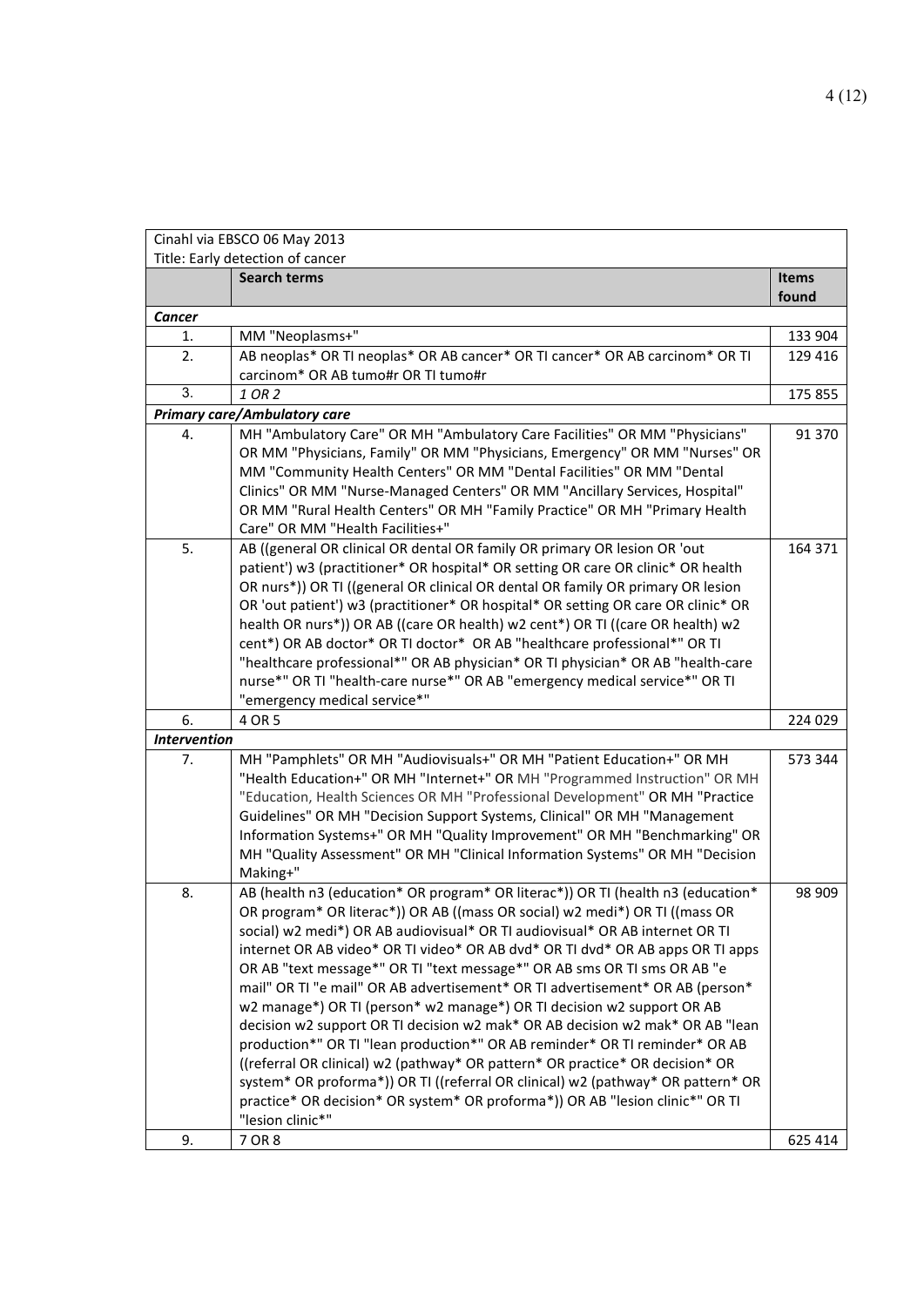| <b>Early detection</b> |                                                                                                                                                                                                                                                                                                                                                                                                                                                                                                                                                                                                                                                                                                                                                                                                                                                                                                                                                                                                                                                                                                                                                                                                                                                                                            |         |
|------------------------|--------------------------------------------------------------------------------------------------------------------------------------------------------------------------------------------------------------------------------------------------------------------------------------------------------------------------------------------------------------------------------------------------------------------------------------------------------------------------------------------------------------------------------------------------------------------------------------------------------------------------------------------------------------------------------------------------------------------------------------------------------------------------------------------------------------------------------------------------------------------------------------------------------------------------------------------------------------------------------------------------------------------------------------------------------------------------------------------------------------------------------------------------------------------------------------------------------------------------------------------------------------------------------------------|---------|
| 10.                    | MH "Early Diagnosis+" OR MH "Diagnostic Errors+" OR MM "Referral and                                                                                                                                                                                                                                                                                                                                                                                                                                                                                                                                                                                                                                                                                                                                                                                                                                                                                                                                                                                                                                                                                                                                                                                                                       | 71 398  |
|                        | Consultation" OR MH "Risk Factors"                                                                                                                                                                                                                                                                                                                                                                                                                                                                                                                                                                                                                                                                                                                                                                                                                                                                                                                                                                                                                                                                                                                                                                                                                                                         |         |
| 11.                    | AB ((cancer* OR neoplas* OR tumor* OR tumour* OR carcinom*) n3 (aware* OR<br>knowledge* OR sign* OR symptom* OR risk* OR predict* OR suspect* OR help-<br>seeking OR self-examination OR misdiagnosis)) OR TI ((cancer* OR neoplas* OR<br>tumor* OR tumour* OR carcinom*) n3 (aware* OR knowledge* OR sign* OR<br>symptom* OR risk* OR predict* OR suspect* OR help-seeking OR self-examination<br>OR misdiagnosis)) OR AB ((earl* OR delay* OR missed OR incidental OR warning<br>OR late OR later OR postpone* OR denied OR improved) n3 (assess* OR discover*<br>OR diagnos* OR detect* OR finding* OR referral* OR presentation* OR stage* OR<br>sym#tom* OR sign* OR investigat*)) OR TI ((earl* OR delay* OR missed OR<br>incidental OR warning OR late OR later OR postpone* OR denied OR improved) n3<br>(assess* OR discover* OR diagnos* OR detect* OR finding* OR referral* OR<br>presentation* OR stage* OR sym#tom* OR sign* OR investigat*)) OR AB (referral<br>w2 (pathway* OR pattern* OR practice* OR decision* OR system OR systems OR<br>proforma*)) OR TI (referral w2 (pathway* OR pattern* OR practice* OR decision*<br>OR system OR systems OR proforma*)) OR AB ((doctor* OR patient* OR<br>organi#ation* OR diagnostic*) w2 delay) OR TI ((doctor* OR patient* OR | 62 541  |
|                        | organi#ation* OR diagnostic*) w2 delay) OR AB "rapid access" OR TI "rapid access"<br>OR AB (wait* n2 (scheme* OR list*)) OR TI (wait* n2 (scheme* OR list*))                                                                                                                                                                                                                                                                                                                                                                                                                                                                                                                                                                                                                                                                                                                                                                                                                                                                                                                                                                                                                                                                                                                               |         |
|                        |                                                                                                                                                                                                                                                                                                                                                                                                                                                                                                                                                                                                                                                                                                                                                                                                                                                                                                                                                                                                                                                                                                                                                                                                                                                                                            |         |
| 12.                    | 10 OR 11                                                                                                                                                                                                                                                                                                                                                                                                                                                                                                                                                                                                                                                                                                                                                                                                                                                                                                                                                                                                                                                                                                                                                                                                                                                                                   | 128 186 |
| <b>Combined sets</b>   |                                                                                                                                                                                                                                                                                                                                                                                                                                                                                                                                                                                                                                                                                                                                                                                                                                                                                                                                                                                                                                                                                                                                                                                                                                                                                            |         |
| 13.                    | 3 AND 6 AND 9 AND 12                                                                                                                                                                                                                                                                                                                                                                                                                                                                                                                                                                                                                                                                                                                                                                                                                                                                                                                                                                                                                                                                                                                                                                                                                                                                       | 3077    |
| <b>Limits</b>          |                                                                                                                                                                                                                                                                                                                                                                                                                                                                                                                                                                                                                                                                                                                                                                                                                                                                                                                                                                                                                                                                                                                                                                                                                                                                                            |         |
| 14.                    | 13 AND Limiters - Peer Reviewed; Publication Type: Journal Article                                                                                                                                                                                                                                                                                                                                                                                                                                                                                                                                                                                                                                                                                                                                                                                                                                                                                                                                                                                                                                                                                                                                                                                                                         | 2937    |

/de= Term from the EMTREE controlled vocabulary

/exp= Includes terms found below this term in the EMTREE hierarchy

/mj = Major Topic

:ab = Abstract

:au = Author

:ti = Article Title

:ti:ab = Title or abstract

\* = Truncation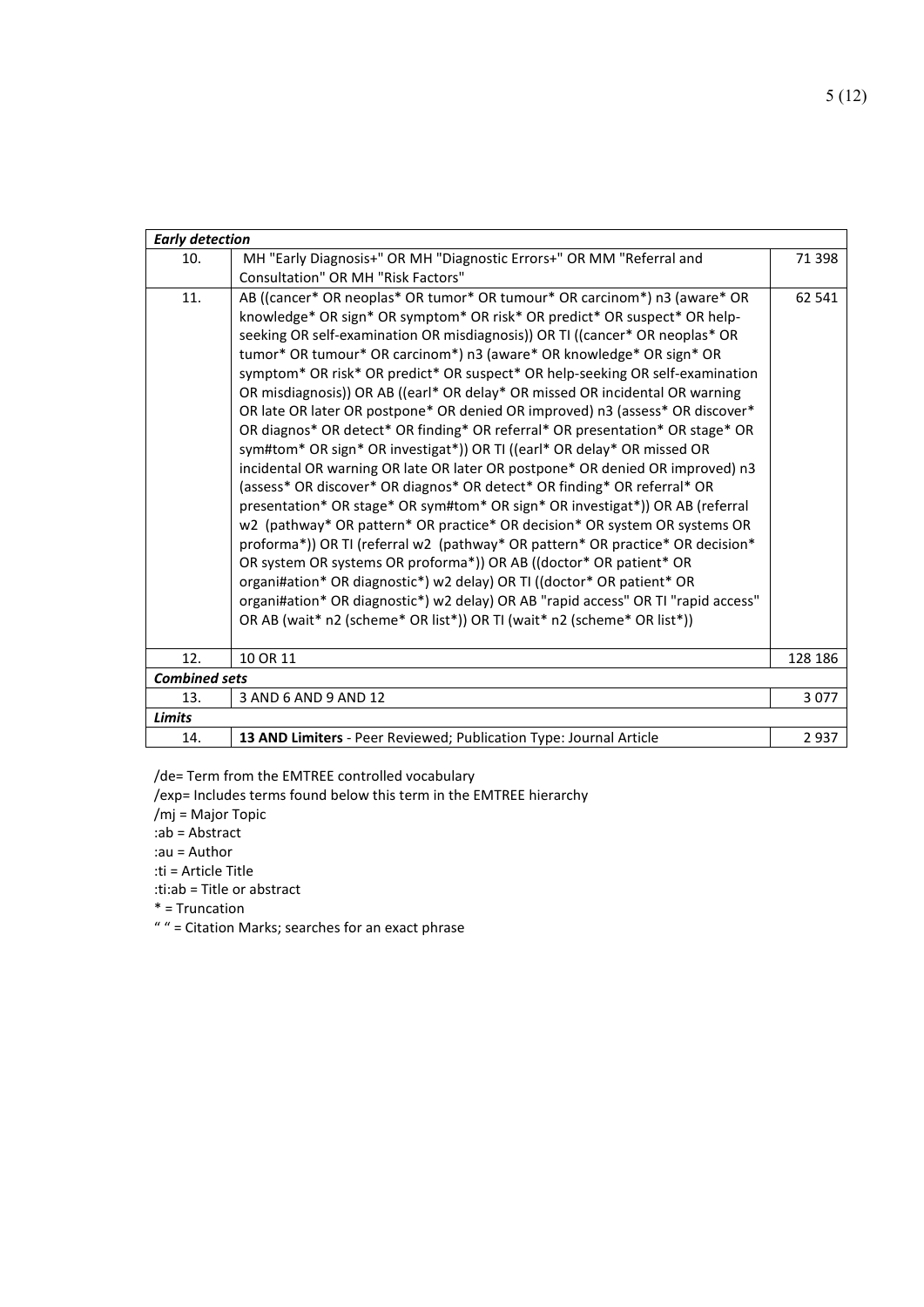| Cochrane 6 May 2013    |                                                                                                                                   |              |
|------------------------|-----------------------------------------------------------------------------------------------------------------------------------|--------------|
| CRD 6 May 2013         |                                                                                                                                   |              |
|                        | Title: Early detection of cancer                                                                                                  |              |
|                        | <b>Search terms</b>                                                                                                               | <b>Items</b> |
|                        |                                                                                                                                   | found        |
| Cancer                 |                                                                                                                                   |              |
| 1.                     | MeSH descriptor: [Neoplasms] explode all trees and with qualifiers: [Diagnosis - DI,                                              | 9985         |
|                        | Epidemiology - EP, Prevention & control - PC, Psychology - PX]                                                                    |              |
| 2.                     | neoplas* or cancer* or carcinom* or tumo*r:ti,ab,kw (Word variations have been                                                    | 70 725       |
|                        | searched)                                                                                                                         |              |
| 3.                     | 1 OR 2                                                                                                                            | 71 174       |
| <b>Intervention</b>    |                                                                                                                                   |              |
| 4.                     | MeSH descriptor: [Health Education] OR [Health Education] OR [Patient Education                                                   | 43 4 33      |
|                        | as Topic] OR [Communication] OR [Organization and Administration] OR [Decision                                                    |              |
|                        | Making, Computer-Assisted] OR [Education, Professional] OR [Reminder Systems]<br>OR [Referral and Consultation] explode all trees |              |
| 5.                     | (decision next/2 mak* or decision next/2 support* or community next mobilit* or                                                   | 31 533       |
|                        | health next/2 education* or patient next/2 education or "social media" or twitter                                                 |              |
|                        | or sms or text next/1 message* or person* next/1 management* or reminder* OR                                                      |              |
|                        | referral* or leison* or time next/3 treat* or printed next/1 material* or                                                         |              |
|                        | educational next/3 material*):ti,ab,kw (Word variations have been searched)                                                       |              |
| 6.                     | 7 OR 8                                                                                                                            | 61 684       |
| <b>Early detection</b> |                                                                                                                                   |              |
| 7.                     | MeSH descriptor: [Early Detection of Cancer] OR [Referral and Consultation]                                                       | 1880         |
|                        | explode all trees                                                                                                                 |              |
| 8.                     | early next/2 detect* or wait* next/3 list* or wait* next/3 scheme* or self next/2                                                 | 7023         |
|                        | assess* or doctors next/2 delay or patient next/2 delay or diagnostic next/2 delay                                                |              |
|                        | or rapid next access* or self next/3 exam* or ((earl* or late* or postpone* or                                                    |              |
|                        | missed or warning) near/2 (detect* or discover* or diagnos* or finding or                                                         |              |
|                        | presentation or referral)): ti, ab, kw (Word variations have been searched)                                                       |              |
| 9.                     | 10 OR 11                                                                                                                          | 8799         |
| <b>Combined sets</b>   |                                                                                                                                   |              |
| 10.                    | 3 AND 6 AND 9                                                                                                                     | 1677         |
|                        | varav Cochrane Review                                                                                                             | 49           |
|                        | <b>Cochrane Other Reviews</b>                                                                                                     | 69           |
|                        | <b>Cochrane Trials</b>                                                                                                            | 1 3 6 9      |
|                        | Cochrane Method                                                                                                                   | 25           |
|                        | Cochrane Tech                                                                                                                     | 45           |
|                        | <b>Cochrane Economic Evaluation</b>                                                                                               | 116          |
| CRD (DARE, HTA)        |                                                                                                                                   |              |
|                        | CRD (cancer* OR neoplasm*) AND ("early detection" OR "early diagnos* OR sign*)                                                    | 149          |

The search result, usually found at the end of the documentation, forms the list of abstracts

[MeSH] = Term from the Medline controlled vocabulary, including terms found below this term in the MeSH hierarchy [MeSH:NoExp] = Does not include terms found below this term in the MeSH hierarchy [MAJR] = MeSH Major Topic [TIAB] = Title or abstract [TI] = Title [AU] = Author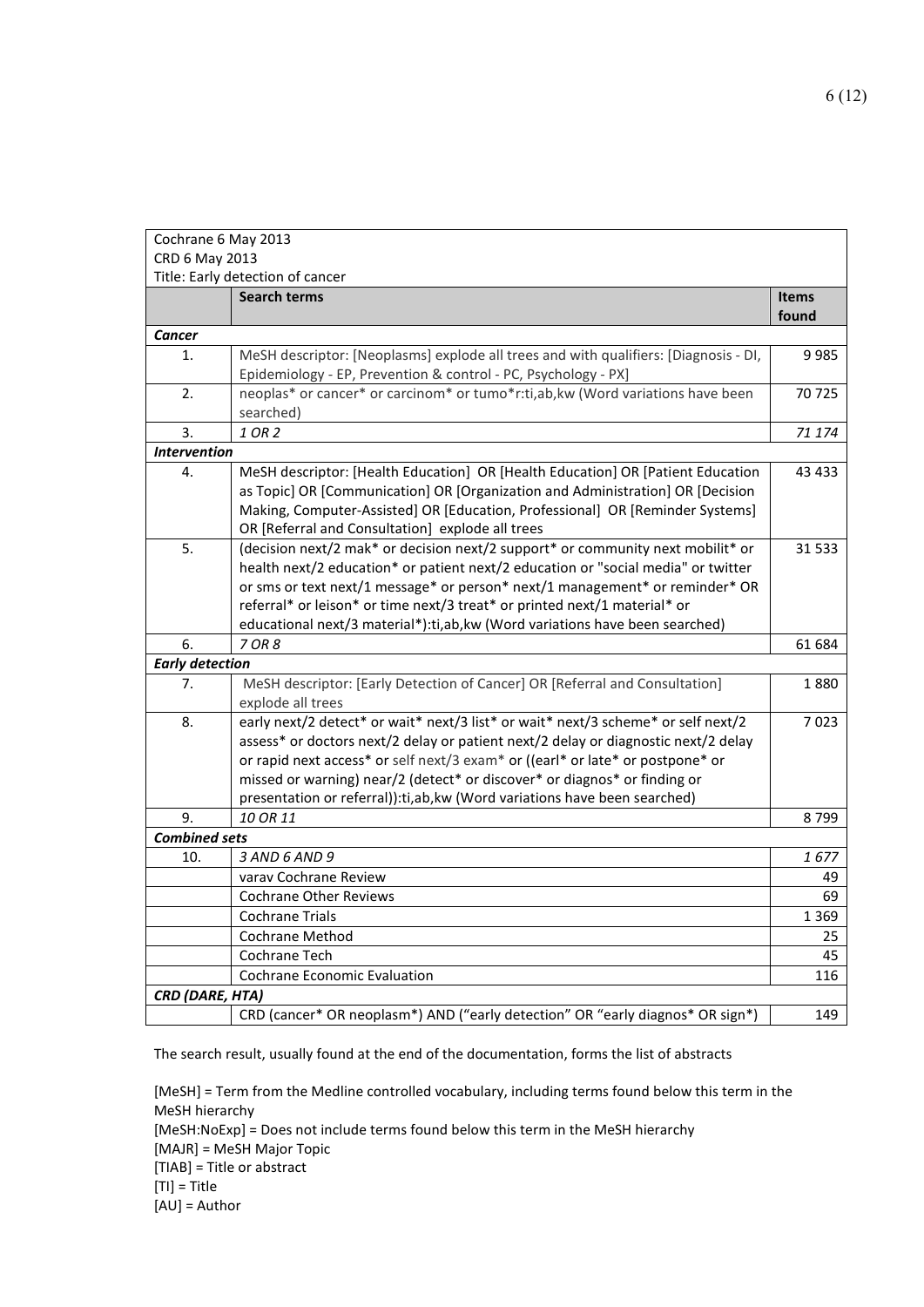[TW] = Text Word

Systematic[SB] = Filter for retrieving systematic reviews

 $*$  = Truncation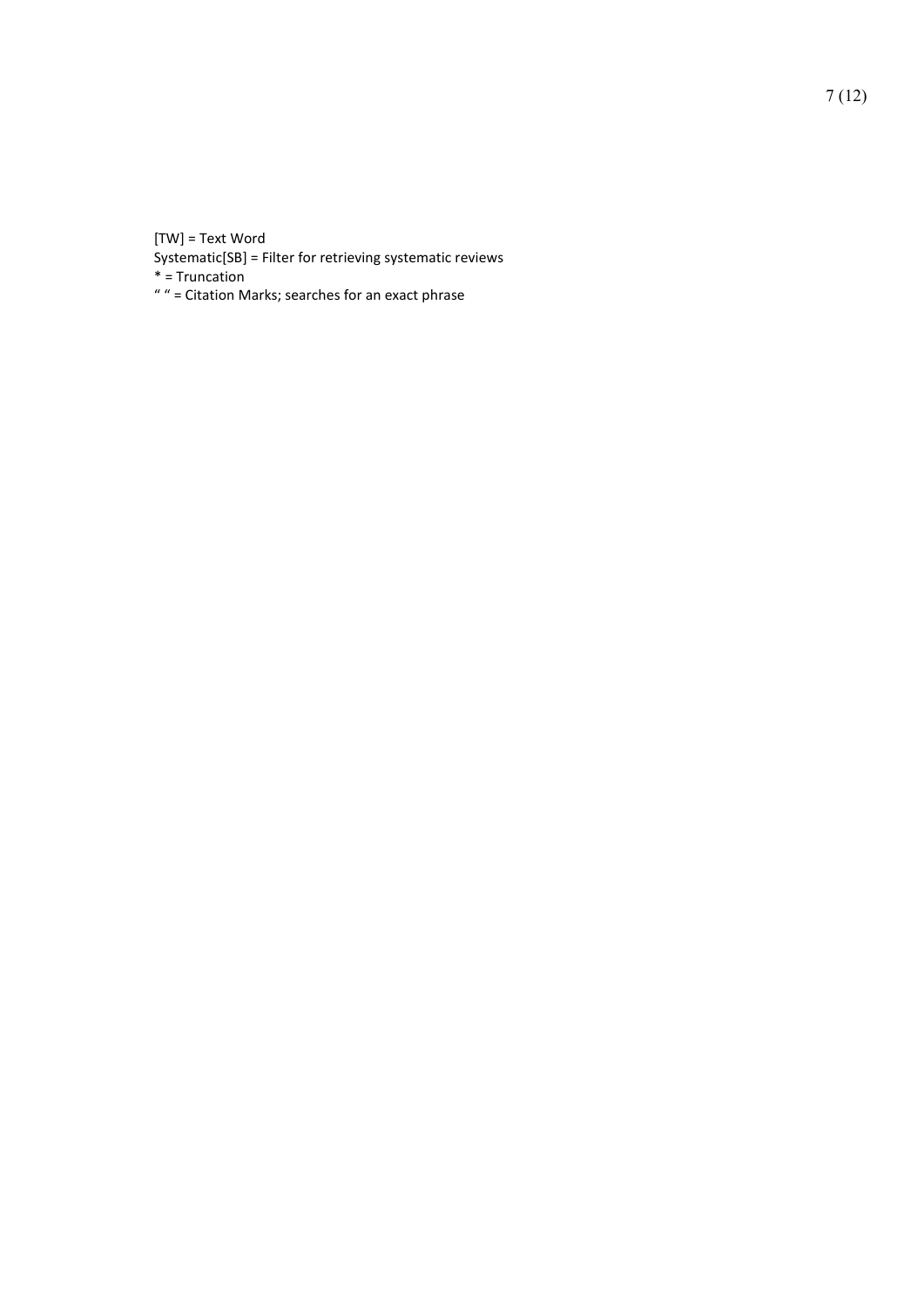| Embase via Wiley 10 November 2012 |                                                                                                                                                             |               |
|-----------------------------------|-------------------------------------------------------------------------------------------------------------------------------------------------------------|---------------|
|                                   | Title: Early detection of cancer in primary care                                                                                                            |               |
|                                   | <b>Search terms</b>                                                                                                                                         | Items         |
|                                   |                                                                                                                                                             | found         |
| <b>Cancer</b>                     |                                                                                                                                                             |               |
| 1.                                | 'neoplasm'/exp/dm_ep,dm_pc,dm_di                                                                                                                            | 506 213       |
| 2.                                | neoplas*:ab,ti OR cancer*:ab,ti OR carcinom*:ab,ti OR tumo*r:ab,ti                                                                                          | 1 3 5 3 7 3 2 |
| 3.                                | 1 OR 2                                                                                                                                                      | 1597688       |
|                                   | <b>Primary care/ Ambulatory care</b>                                                                                                                        |               |
| 4.                                | 'ambulatory care'/exp OR 'general practitioner'/exp OR 'family nurse                                                                                        | 394 305       |
|                                   | practitioner'/exp OR 'dentist'/exp OR 'emergency health service'/exp OR 'human                                                                              |               |
|                                   | relation'/exp/mj OR 'clinical practice'/exp OR 'health center'/exp OR                                                                                       |               |
| 5.                                | 'community care'/exp OR 'outpatient department'/exp<br>((general OR clinical OR dental OR family OR primary OR lesion OR 'out patient')                     | 2 406 061     |
|                                   | NEXT/2 (practitioner* OR hospital* OR setting OR care OR clinic* OR                                                                                         |               |
|                                   | health)):ab,ti OR ((care OR health) NEXT/2 cent*):ab,ti OR doctor*:ab,ti OR                                                                                 |               |
|                                   | 'healthcare professional':ab,ti OR physician*:ab,ti OR 'health-care nurse':ab,ti OR                                                                         |               |
|                                   | 'emergency medical service':ab,ti                                                                                                                           |               |
| 6.                                | 4 OR 5                                                                                                                                                      | 2 547 381     |
| <b>Intervention</b>               |                                                                                                                                                             |               |
| 7.                                | 'health education'/exp/mj OR 'mass medium'/exp/mj OR 'publication'/exp/mj                                                                                   | 783 468       |
|                                   | OR 'audiovisual aid'/exp/mj OR 'practice guideline'/exp/mj OR 'health                                                                                       |               |
|                                   | behavior'/exp/mj OR 'decision support system'/exp/mj OR 'health care facilities                                                                             |               |
|                                   | and services'/exp/mj OR 'internet'/exp/mj OR 'clinical pathway'/exp/mj OR                                                                                   |               |
|                                   | 'vocational education'/exp OR 'reminder system'/exp OR 'medical                                                                                             |               |
|                                   | information'/exp OR 'telemedicine'/exp OR 'organization and management'/exp                                                                                 |               |
| 8.                                | (health NEXT/2 education*):ab,ti OR (education* NEXT/2 program*):ab,ti OR                                                                                   | 232 786       |
|                                   | (health NEXT/2 litera*):ab,ti OR (mass NEXT/2 medi*):ab,ti OR audiovisual*:ab,ti                                                                            |               |
|                                   | OR internet:ab,ti OR (social NEXT/2 media*):ab,ti OR video*:ab,ti OR dvd*:ab,ti                                                                             |               |
|                                   | OR apps:ab,ti OR (text NEXT/2 message*):ab,ti OR sms:ab,ti OR 'e mail':ab,ti OR                                                                             |               |
|                                   | email:ab,ti OR advertisement*:ab,ti OR (personnel NEXT/2 manage*):ab,ti OR<br>(lean NEXT/2 production*):ab,ti OR reminder*:ab,ti OR ((referral OR clinical) |               |
|                                   | NEXT/2 (pathway* OR pattern* OR practice* OR decision* OR system* OR                                                                                        |               |
|                                   | proforma*)):ab,ti OR (lesion NEXT/2 clinic*):ab,ti                                                                                                          |               |
|                                   |                                                                                                                                                             |               |
| 9.                                | 7 OR 8                                                                                                                                                      | 936 103       |
| <b>Early detection</b>            |                                                                                                                                                             |               |
| 10.                               | 'early diagnosis'/exp OR 'diagnostic error'/exp OR 'delayed diagnosis'/exp OR                                                                               | 144 402       |
|                                   | 'patient referral'/exp OR 'incidental finding'/exp OR 'time to treatment'/exp OR                                                                            |               |
|                                   | 'awareness'/exp                                                                                                                                             |               |
| 11.                               | ((cancer* OR neoplas* OR tumor* OR tumour* OR carcinom*) NEXT/2 (aware*                                                                                     | 400 848       |
|                                   | OR knowledge* OR sign* OR symptom* OR risk* OR predict* OR suspect* OR                                                                                      |               |
|                                   | help-seeking OR self-examination OR misdiagnosis)):ab,ti OR ((earl* OR delay*                                                                               |               |
|                                   | OR missed OR incidental OR warning OR late OR later OR postpone* OR denied                                                                                  |               |
|                                   | OR improved) NEXT/2 (assess* OR discover* OR diagnos* OR detect* OR                                                                                         |               |
|                                   | finding* OR referral* OR presentation* OR stage* OR symptom* OR symtom*                                                                                     |               |
|                                   | OR sign* OR investigat*)):ab,ti OR ((referral NEXT/2 (pathway* OR pattern* OR                                                                               |               |
|                                   | practice* OR decision* OR system OR systems OR proforma*)):ab,ti OR ((doctor*<br>OR patient* OR organi?ation* OR diagnostic*) NEXT/2 delay)) OR "rapid      |               |
|                                   | access":ab,ti OR (wait* NEXT/2 (scheme* OR list*)):ab,ti                                                                                                    |               |
| 12.                               | 10 OR 11                                                                                                                                                    | 486 059       |
|                                   |                                                                                                                                                             |               |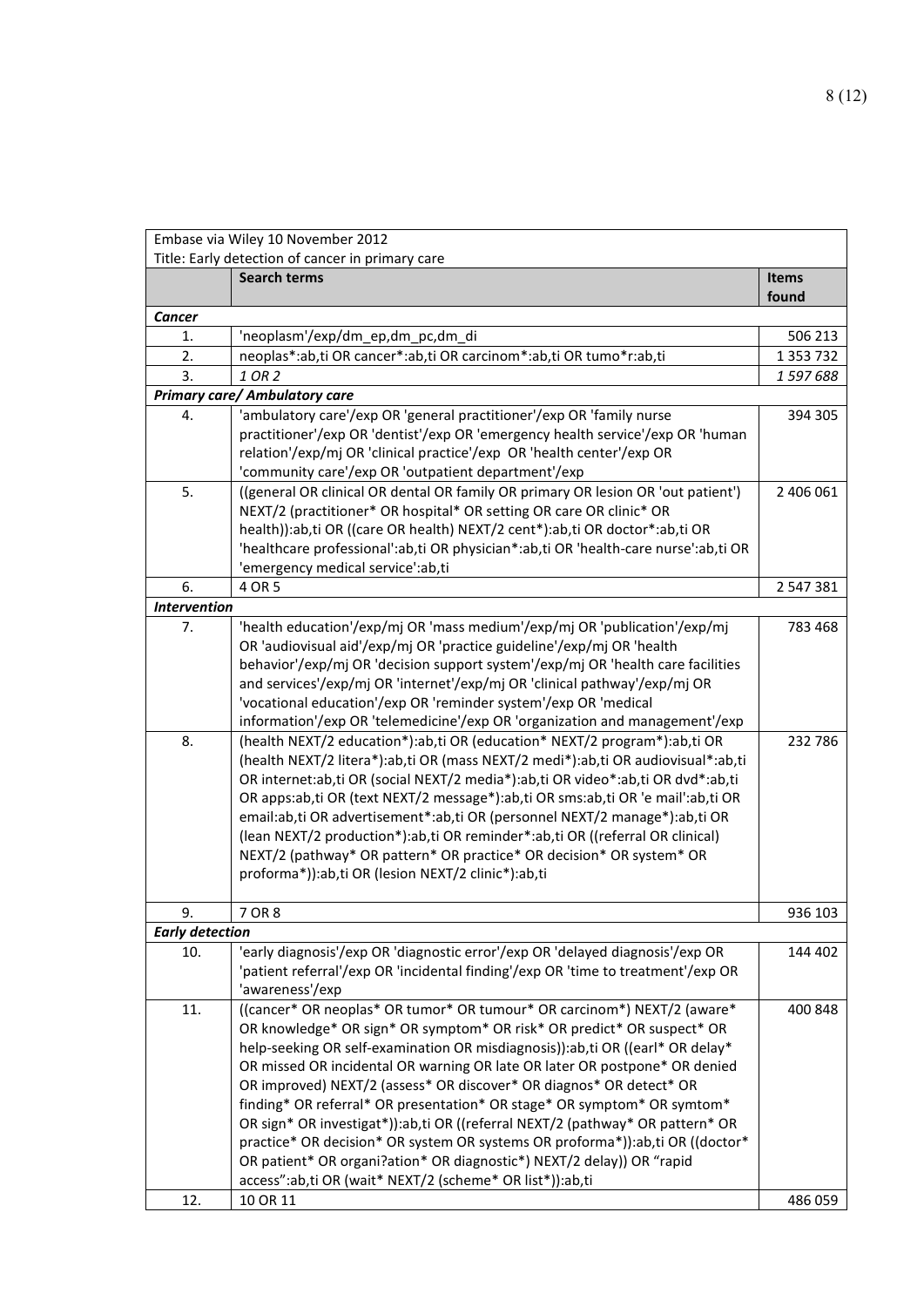| <b>Combined sets</b> |                                                                                  |       |
|----------------------|----------------------------------------------------------------------------------|-------|
| 13.                  | 3 AND 6 AND 9 AND 12                                                             | 7 987 |
| <b>Limits</b>        |                                                                                  |       |
| 14.                  | 13 AND ([danish]/lim OR [english]/lim OR [norwegian]/lim OR [swedish]/lim)       | 5846  |
|                      | AND [humans]/lim AND ([article]/lim OR [article in press]/lim OR [editorial]/lim |       |
|                      | OR [erratum]/lim OR [review]/lim) AND [embase]/lim                               |       |

/de= Term from the EMTREE controlled vocabulary

/exp= Includes terms found below this term in the EMTREE hierarchy

/mj = Major Topic

:ab = Abstract

:au = Author

:ti = Article Title

:ti:ab = Title or abstract

\* = Truncation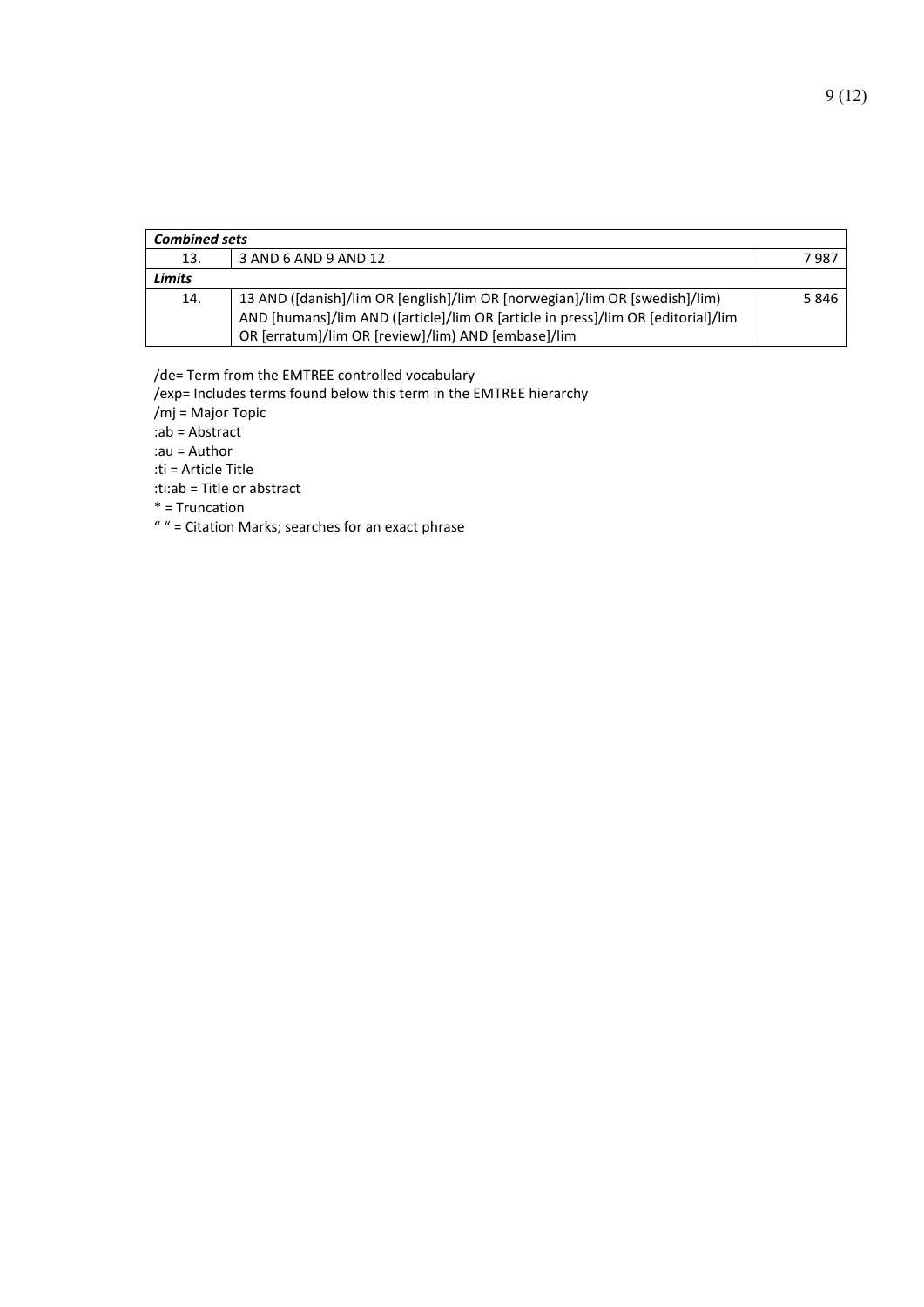| Pubmed via NLM 12 March 2012                                                                                                                                 |               |
|--------------------------------------------------------------------------------------------------------------------------------------------------------------|---------------|
| Title: Early detection of cancer: health economics<br><b>Search terms</b>                                                                                    | Items         |
|                                                                                                                                                              | found         |
| <b>Cancer</b>                                                                                                                                                |               |
| "Neoplasms"[Mesh] OR neoplas*[Title/Abstract] OR cancer*[Title/Abstract] OR<br>1.                                                                            | 2 8 29 5 23   |
| carcinom*[Title/Abstract] OR tumor[Title/Abstract] OR tumors[Title/Abstract]                                                                                 |               |
| OR tumour*[Title/Abstract]<br><b>Primary care/Ambulatory care</b>                                                                                            |               |
| "General Practice"[Mesh] OR "Family Practice"[Mesh] OR "Primary Health<br>2.                                                                                 | 725 247       |
| Care"[Mesh] OR "Physicians, Primary Care"[Mesh] OR "General                                                                                                  |               |
| Practitioners"[Mesh] OR "Primary Care Nursing"[Mesh] OR "Dentists"[Mesh] OR                                                                                  |               |
| "Emergency Medical Services"[Mesh:NoExp] OR "Professional-Patient                                                                                            |               |
| Relations"[Mesh] OR "Physician's Practice Patterns"[Mesh] OR "Community                                                                                      |               |
| Health Services"[Mesh] OR "Community Health Centers"[Mesh:NoExp] OR                                                                                          |               |
| "Ambulatory Care Facilities"[Mesh:NoExp]                                                                                                                     |               |
| 3.<br>general practi*[Title/Abstract] OR general hospital*[Title/Abstract] OR family                                                                         | 616 808       |
| practi*[Title/Abstract] OR family care[Title/Abstract] OR primary                                                                                            |               |
| health[Title/Abstract] OR primary care[Title/Abstract] OR health                                                                                             |               |
| cent*[Title/Abstract] OR clinical cent*[Title/Abstract] OR clinical                                                                                          |               |
| practice*[Title/Abstract] OR clinical setting*[Title/Abstract] OR care                                                                                       |               |
| cent*[Title/Abstract] OR outpatient clinic*[Title/Abstract] OR dental                                                                                        |               |
| practice*[Title/Abstract] OR lesion clinic[Title/Abstract] OR                                                                                                |               |
| doctor*[Title/Abstract] OR healthcare professional*[Title/Abstract] OR                                                                                       |               |
| physician*[Title/Abstract] OR gp[Title/Abstract] OR primary health-care                                                                                      |               |
| nurse*[Title/Abstract] OR emergency medical service*[Title/Abstract]                                                                                         |               |
| 2 OR 3<br>4.                                                                                                                                                 | 1 171 469     |
| <b>Intervention</b>                                                                                                                                          |               |
| "Health Education"[Mesh] OR "Mass Media"[Mesh] OR "Pamphlets"[Mesh] OR<br>5.<br>"Audiovisual Aids"[Mesh] OR "Patient Education as Topic"[Mesh] OR "Health    | 3 0 18 9 0 7  |
| Behavior"[Mesh] OR "Attitude to Health"[Mesh] OR "Practice Guidelines as                                                                                     |               |
| Topic"[Mesh] OR "Patient Education as Topic"[Mesh] OR "Decision Support                                                                                      |               |
| Techniques"[Mesh] OR "Communication/education"[Mesh] OR                                                                                                      |               |
| "Communication/methods"[Mesh] OR "Communication/standards"[Mesh] OR                                                                                          |               |
| "Communication/utilization"[Mesh] OR "Reminder Systems"[Mesh] OR "Health                                                                                     |               |
| Communication"[Mesh] OR "Telemedicine"[Mesh] OR "Internet"[Mesh] OR                                                                                          |               |
| "Health Care Facilities, Manpower, and Services"[Mesh] OR "Organization and                                                                                  |               |
| Administration"[Mesh] OR "Evidence-Based Practice"[Mesh] OR "Medical                                                                                         |               |
| Informatics Applications"[Mesh] OR "Critical Pathways"[Mesh] OR "Education,                                                                                  |               |
| Professional"[Mesh]                                                                                                                                          |               |
| publicity campaign*[Title/Abstract] OR community mobili*[Title/Abstract] OR<br>6.                                                                            | 4 3 2 0 0 0 7 |
| advertisement*[Title/Abstract] OR help seeking[Title/Abstract] OR health                                                                                     |               |
| educat*[Title/Abstract] OR health litera*[Title/abstract] OR health                                                                                          |               |
| knowledge*[Title/Abstract] OR health behavior*[Title/Abstract] OR health                                                                                     |               |
| behaviour*[Title/Abstract] OR behavior change*[Title/Abstract] OR patient                                                                                    |               |
| knowledge*[Title/Abstract] OR patient education[Title/Abstract] OR patient                                                                                   |               |
| information[Title/Abstract] OR audiovisual[Title/Abstract] OR                                                                                                |               |
|                                                                                                                                                              |               |
| internet[Title/Abstract] OR twitter[Title/Abstract] OR social                                                                                                |               |
| media[Title/Abstract] OR text message*[Title/Abstract] OR sms[Title/Abstract]<br>OR pamphlet*[Title/abstract] OR decision support system*[Title/Abstract] OR |               |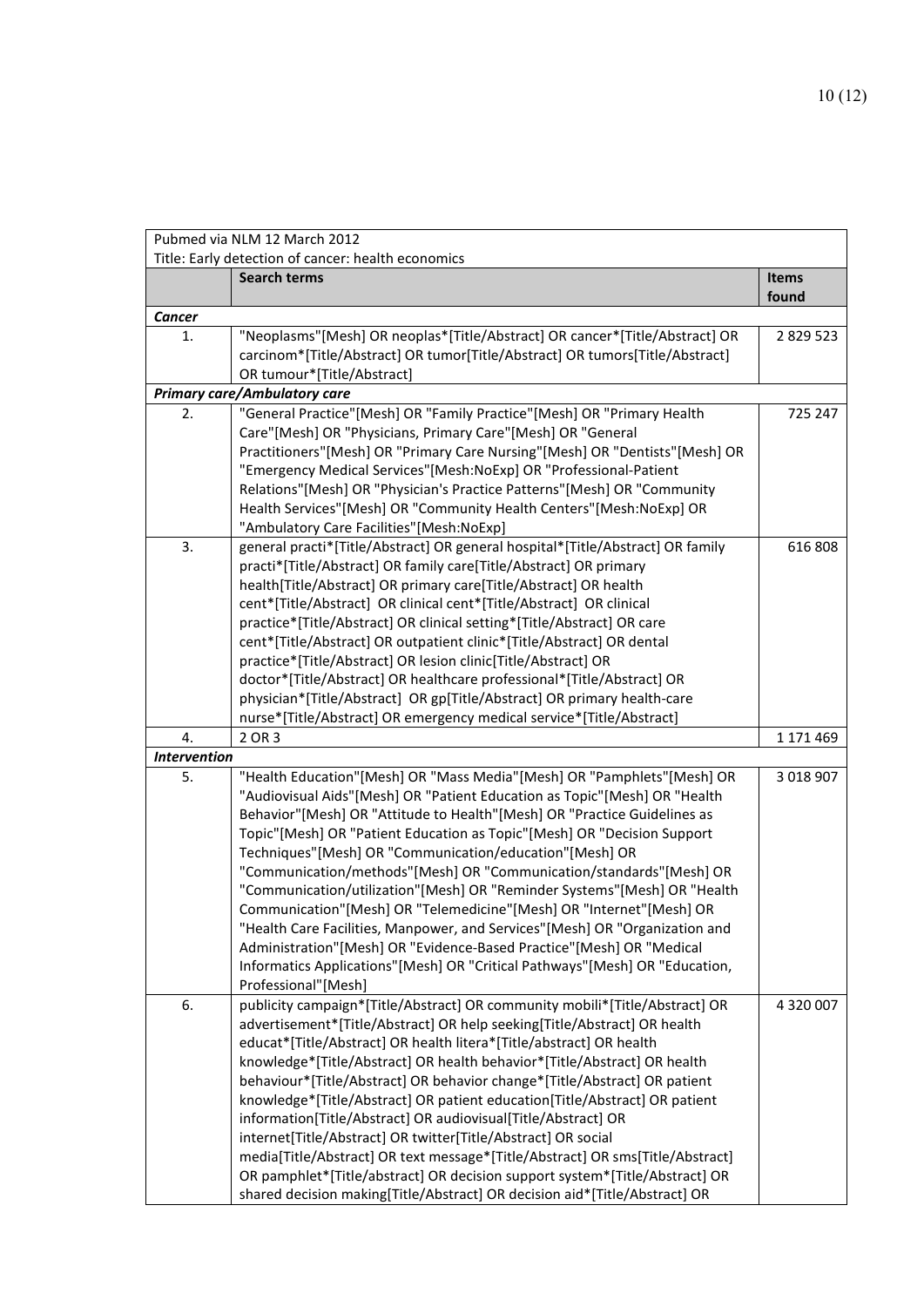| 7.                      | decision navigation*[Title/Abstract] OR coordinat*[Title/Abstract] OR<br>administrat*[Title/Abstract] OR clinical governance[Title/Abstract] OR personnel<br>manage*[Title/Abstract] OR job description[Title/Abstract] OR<br>management[Title/Abstract] OR workload*[Title/Abstract] OR<br>reminder*[Title/Abstract] OR (referral[Title/Abstract] AND<br>pathway*[Title/Abstract] OR pattern*[Title/Abstract] OR<br>practice*[Title/Abstract] OR decision*[Title/Abstract] OR system[Title/Abstract]<br>OR systems[Title/Abstract] OR proforma*[Title/Abstract]) OR lesion<br>clinic*[Title/Abstract] OR planning[Title/Abstract] OR lean<br>production[Title/Abstract] OR tqm[Title/Abstract] OR guideline*[Title/Abstract]<br>OR evidence-based[Title/Abstract] OR algorithm*[Title/Abstract]<br>5 OR 6                                                                                                                                                                                                                                                                                                                                                                                                                                                                                                                                                                                                                                                                                                                                                                      | 6 3 68 9 74        |
|-------------------------|---------------------------------------------------------------------------------------------------------------------------------------------------------------------------------------------------------------------------------------------------------------------------------------------------------------------------------------------------------------------------------------------------------------------------------------------------------------------------------------------------------------------------------------------------------------------------------------------------------------------------------------------------------------------------------------------------------------------------------------------------------------------------------------------------------------------------------------------------------------------------------------------------------------------------------------------------------------------------------------------------------------------------------------------------------------------------------------------------------------------------------------------------------------------------------------------------------------------------------------------------------------------------------------------------------------------------------------------------------------------------------------------------------------------------------------------------------------------------------------------------------------------------------------------------------------------------------|--------------------|
| <b>Early detection</b>  |                                                                                                                                                                                                                                                                                                                                                                                                                                                                                                                                                                                                                                                                                                                                                                                                                                                                                                                                                                                                                                                                                                                                                                                                                                                                                                                                                                                                                                                                                                                                                                                 |                    |
| 8.                      | "Early Detection of Cancer"[Mesh] OR "Delayed Diagnosis"[Mesh] OR<br>"Diagnostic Errors"[Mesh]OR "Referral and Consultation"[Mesh] OR "Incidental<br>Findings"[Mesh]                                                                                                                                                                                                                                                                                                                                                                                                                                                                                                                                                                                                                                                                                                                                                                                                                                                                                                                                                                                                                                                                                                                                                                                                                                                                                                                                                                                                            | 150 544            |
| 9.                      | cancer aware*[Title/Abstract] OR cancer knowledge*[Title/Abstract] OR cancer<br>sign*[Title/Abstract] OR cancer symptom*[Title/Abstract] OR cancer<br>risk*[Title/Abstract] OR cancer predict*[Title/Abstract] OR suspected<br>cancer[Title/Abstract] OR help-seeking[Title/Abstract] OR self-<br>exam*[Title/Abstract] OR misdiagnos*[Title/Abstract] OR ((earl*[Title/Abstract]<br>OR delay*[Title/Abstract] OR missed[Title/Abstract] OR incidental[Title/Abstract]<br>OR warning[Title/Abstract] OR late[Title/Abstract] OR later[Title/Abstract] OR<br>postpone*[Title/Abstract] OR denied[Title/Abstract]) AND<br>(assessment*[Title/Abstract] OR discover*[Title/Abstract] OR<br>diagnos*[Title/Abstract] OR detect*[Title/Abstract] OR finding*[Title/Abstract]<br>OR referral*[Title/Abstract] OR presentation*[Title/Abstract] OR<br>stage*[Title/Abstract] OR symptom*[Title/Abstract] OR sign[Title/Abstract] OR<br>signs[Title/Abstract] OR investigat*[Title/Abstract])) OR (referral[Title/Abstract]<br>AND (pathway*[Title/Abstract] OR pattern*[Title/Abstract] OR<br>practice*[Title/Abstract] OR decision*[Title/Abstract] OR system[Title/Abstract]<br>OR systems[Title/Abstract] OR proforma*[Title/Abstract])) OR doctor<br>delay*[Title/Abstract] OR doctors delay*[Title/Abstract] OR doctor's<br>delay*[Title/Abstract] OR organization delay*[Title/Abstract] OR patient's<br>delay*[Title/Abstract] OR patient delay*[Title/Abstract] OR patients<br>delay*[Title/Abstract] OR diagnostic delay*[Title/Abstract] OR rapid<br>access*[Title/Abstract] | 1 092 399          |
| 10.                     | 8 OR 9                                                                                                                                                                                                                                                                                                                                                                                                                                                                                                                                                                                                                                                                                                                                                                                                                                                                                                                                                                                                                                                                                                                                                                                                                                                                                                                                                                                                                                                                                                                                                                          | 1 208 841          |
| <b>Health economics</b> |                                                                                                                                                                                                                                                                                                                                                                                                                                                                                                                                                                                                                                                                                                                                                                                                                                                                                                                                                                                                                                                                                                                                                                                                                                                                                                                                                                                                                                                                                                                                                                                 |                    |
| 11.<br>12.              | "Costs and Cost Analysis"[Mesh]<br>"Markov Chains"[Mesh] OR "Monte Carlo Method"[Mesh] OR "Quality-Adjusted                                                                                                                                                                                                                                                                                                                                                                                                                                                                                                                                                                                                                                                                                                                                                                                                                                                                                                                                                                                                                                                                                                                                                                                                                                                                                                                                                                                                                                                                     | 172 557<br>700 635 |
|                         | Life Years"[Mesh] OR "Models, Statistical"[Mesh] OR "value of life"[MeSH Terms]<br>OR "Resource Allocation"[Mesh] OR "economics" [Subheading] OR "resource<br>allocation"[Title/Abstract] OR cost*[Title] OR financ*[Title] OR economic*[Title]<br>OR pharmacoeconomic*[Title] OR pric*[Title] OR "willingness to<br>pay"[Title/Abstract] OR "qaly"[Title/Abstract] OR "quality adjusted life<br>years"[Title/Abstract] OR "resource utilisation"[Title/Abstract] OR "resource<br>utilization"[Title/Abstract] OR "cost utility"[Title/Abstract] OR "cost<br>benefit"[Title/Abstract] OR "benefit cost"[Title/Abstract] OR "cost<br>effectiveness"[Title/Abstract] OR "cost of illness"[Title/Abstract] OR "cost<br>analysis"[Title/Abstract] OR "cost effective"[Title/Abstract] OR "cost                                                                                                                                                                                                                                                                                                                                                                                                                                                                                                                                                                                                                                                                                                                                                                                      |                    |